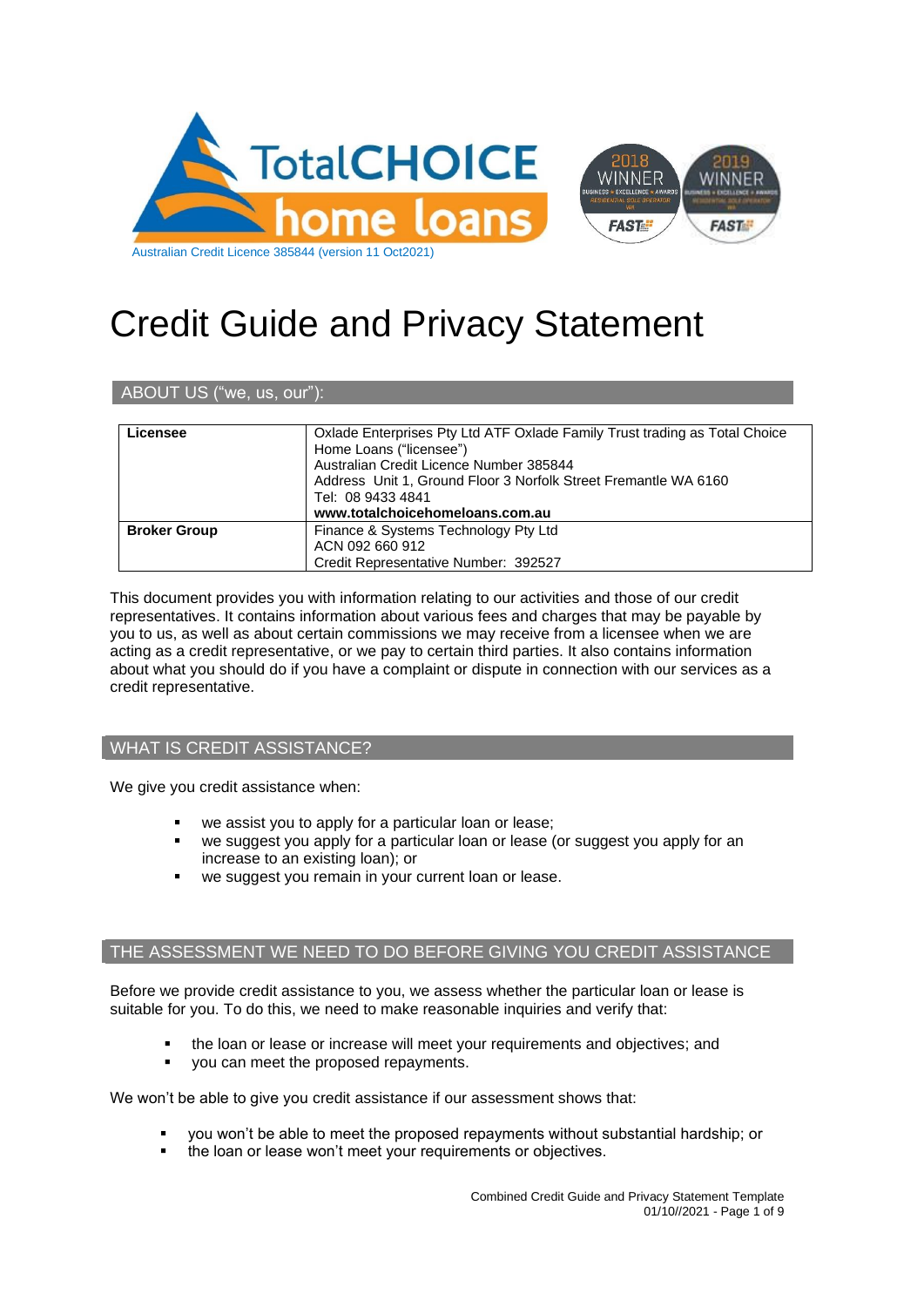# GETTING A COPY OF OUR ASSESSMENT

If we provide you with credit assistance, you can ask us for a copy of our assessment any time up to 7 years after we provide you with a credit assistance quote. To request a copy please contact us. We will provide you with a copy:

- within 7 business days after the day we receive your request provided you make the request within 2 years of the date of our credit assistance quote; or
- otherwise, within 21 business days after the day we receive your request.

#### INFORMATION ABOUT THE LICENSEE AND ITS CREDIT REPRESENTATIVES

We act as a credit representative for BLSSA. We are authorised to engage in credit activities including providing credit assistance on its behalf.

Subject to meeting credit criteria, we are able to assist you to obtain loans and leases for you from a broad range of lenders and lessors through our Broker Group. Our Broker Group does not require us to recommend any particular lender and our Broker Group does not set any quotas or obligations on us relating to recommending any particular lender.

The following are the Top 6 residential lenders and % of business written in the previous financial year:

• Commbank 18% ANZ 17% Macquarie 16% Westpac 11% Bankwest 9% Teachers Mutual Bank 7%

The following is a list of all the lenders with which I have accreditation:

| <b>Residential Lender</b>       | Lenders I am accredited for |
|---------------------------------|-----------------------------|
| <b>Adelaide Bank</b>            | ⊠                           |
| <b>AMP</b>                      | ⊠                           |
| <b>ANZ</b>                      | 区                           |
| <b>Auswide Bank</b>             | ⊠                           |
| <b>Bank First</b>               | 区                           |
| <b>Bank of Melbourne</b>        | П                           |
| <b>Bank of Queensland</b>       | 冈                           |
| <b>Bank SA</b>                  | П                           |
| <b>BankWest</b>                 | $\nabla$                    |
| <b>Beyond Bank</b>              | ⊠                           |
| <b>Bluestone</b>                | 冈                           |
| <b>CBA - Colonial</b>           | ⊠                           |
| <b>Citibank</b>                 | 冈                           |
| <b>Emoney</b>                   | X                           |
| <b>FASTCustom</b>               | 冈                           |
| <b>FASTExcel</b>                | ⊠                           |
| <b>FASTExcel Mid Doc</b>        | 区                           |
| <b>FASTExcel SMSF</b>           | ⊠                           |
| <b>FASTLend</b>                 | 冈                           |
| <b>Firefighters Mutual Bank</b> | ⊠                           |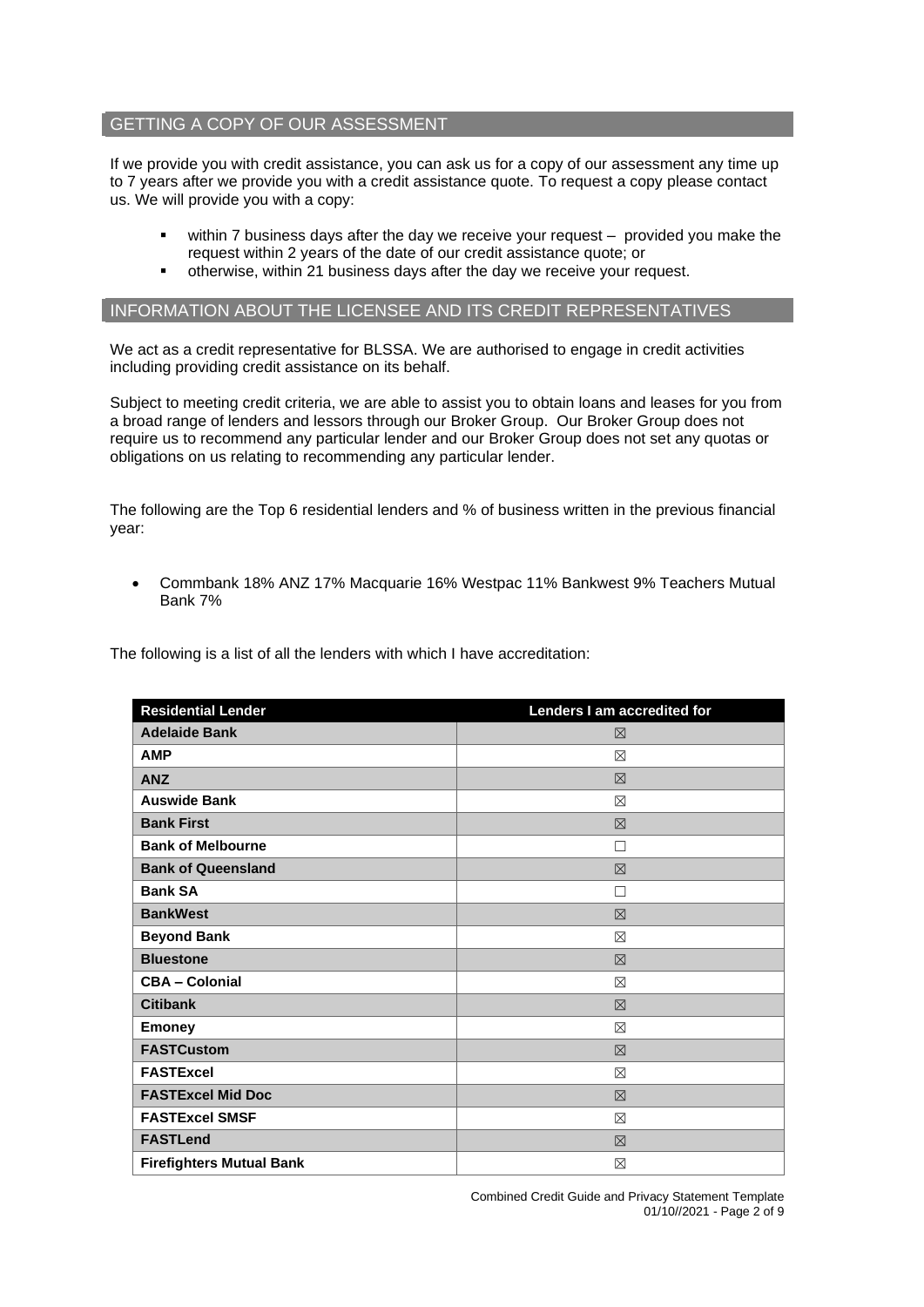| <b>FirstMac</b>                  | 区           |
|----------------------------------|-------------|
| <b>Health Professionals Bank</b> | $\boxtimes$ |
| Heritage                         | $\boxtimes$ |
| <b>HomeStart Finance</b>         | П           |
| <b>ING</b>                       | $\boxtimes$ |
| Keystart                         | $\boxtimes$ |
| <b>LaTrobe Financial</b>         | $\nabla$    |
| <b>Liberty Financial</b>         | ⊠           |
| <b>Loan Ave</b>                  | П           |
| <b>Macquarie Bank</b>            | $\boxtimes$ |
| <b>ME Bank</b>                   | $\boxtimes$ |
| <b>Mortgage Mart</b>             | П           |
| <b>MyState</b>                   | $\nabla$    |
| <b>NAB</b>                       | $\boxtimes$ |
| <b>Pepper Money</b>              | $\nabla$    |
| <b>PN Bank</b>                   | ⊠           |
| <b>Resimac</b>                   | $\boxtimes$ |
| <b>St George</b>                 | $\boxtimes$ |
| <b>Suncorp</b>                   | 区           |
| <b>Teachers Mutual Bank</b>      | ⊠           |
| <b>UniBank</b>                   | $\boxtimes$ |
| Victorian Mortgage Group         | П           |
| <b>Virgin Money</b>              | $\boxtimes$ |
| Westpac                          | ⊠           |

# **OWNERSHIP**

| <b>FAST</b> | We obtain mortgage aggregation services from the Broker Group. The<br>Broker Group provides services at arm's-length to our business which<br>include IT systems, loan information and lodgement systems, training<br>and development, commission processing, conferences and<br>professional development events, and assistance with regulatory and<br>compliance obligations. In consideration of the services the Broker<br>Group gives us, we pay fees to the Broker Group or the Broker Group<br>retains some of the commission panel lenders pay on loans we<br>arrange. We have access to Broker Group panel of lenders including<br>Broker Group branded products. Finance & Systems Technology Pty<br>Ltd is owned by Loan Market Group of companies |
|-------------|---------------------------------------------------------------------------------------------------------------------------------------------------------------------------------------------------------------------------------------------------------------------------------------------------------------------------------------------------------------------------------------------------------------------------------------------------------------------------------------------------------------------------------------------------------------------------------------------------------------------------------------------------------------------------------------------------------------------------------------------------------------|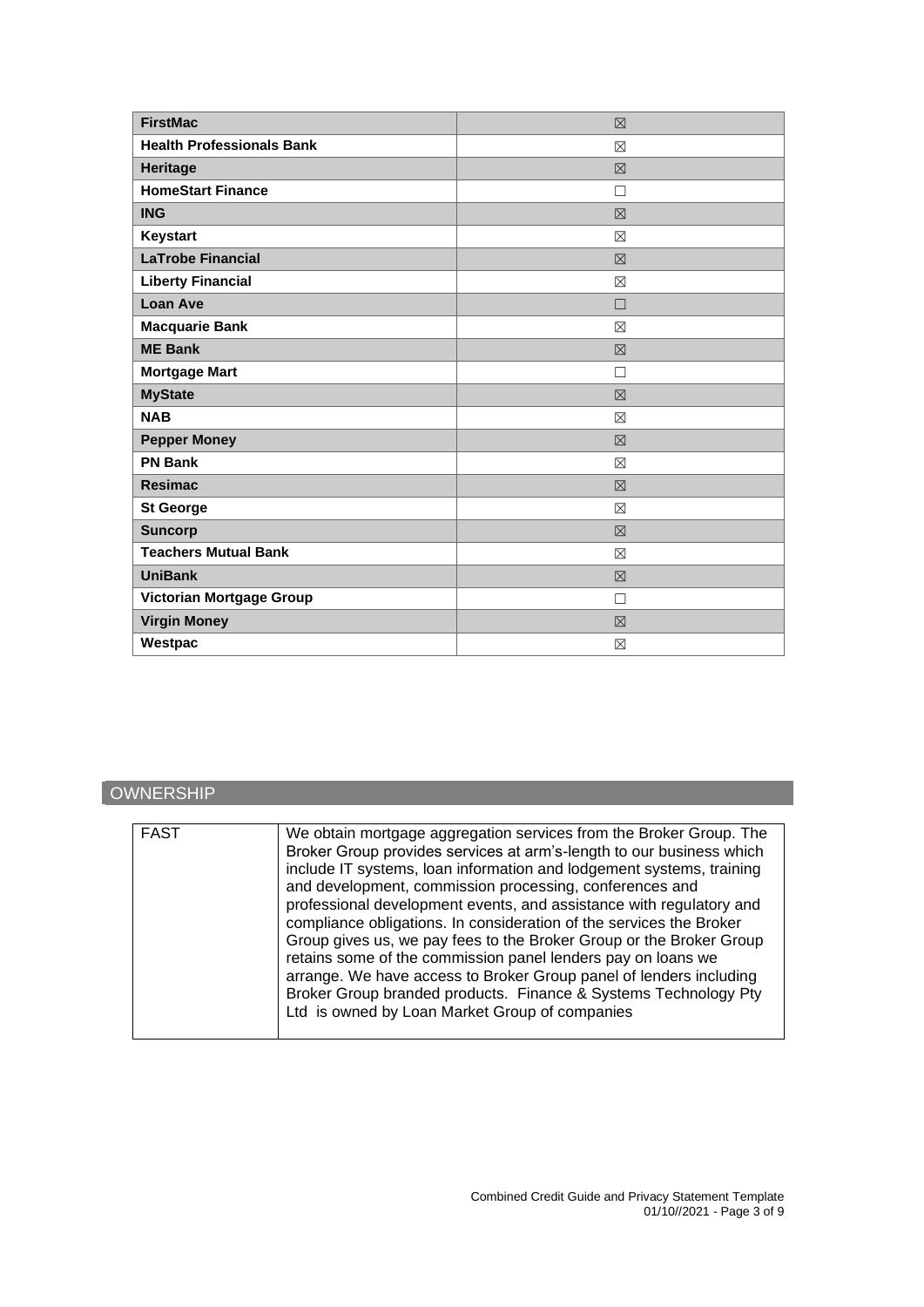# **FEES AND CHARGES**

# FEES PAYABLE FOR THE PROVISION OF CREDIT ASSISTANCE

We may charge a fee for providing credit assistance. More detail about those fees will be set out in a quote we will give to you before we provide you with credit assistance.

# FEES PAYABLE IN RELATION TO ACTING AS A CREDIT REPRESENTATIVE

We may receive remuneration from the Broker Group or from a principal with whom we contract.

#### OTHER FEES AND CHARGES

You may have to pay other fees and charges (such as an application fees, valuation fees and other fees) to the lender, lessor or other parties. You should review the disclosure documents and your loan contract or lease for further details of any such fees and charges.

# **COMMISSIONS**

# COMMISSIONS WE RECEIVE FROM OUR LICENSEE

The Broker Group receives commissions from lenders and lessors and pays us commission in relation to loan contracts or leases for which we provide credit assistance. The total amount of commission we may receive in relation to your loan or lease may vary depending on the lender or lessor, the term, the features, the amount of the loan or lease you ultimately choose and the amount and timing of the repayments that you make.

#### Loan Contracts such as Home Loans, Investment Property Loans

Upfront commission payable by lenders in relation to home loans and investment property loans is calculated as a percentage of the loan amount and is generally in the range 0% and 1.5% of the loan amount. It is usually paid after settlement of the loan.

Trail commission payable by lenders in relation to home loans and investment property loans is generally calculated regularly (monthly, quarterly, bi-monthly or annually) on the outstanding loan balance and is paid in arrears. The trail commission payable by lenders is generally in the range of 0% per annum and 0.3% per annum of the outstanding loan amount.

#### Personal Loans

Upfront commission payable by lenders in relation to personal loans is calculated as a percentage of the loan amount and is generally in the range of 0% and 2.5% of the loan amount. It is usually paid after settlement of the loan.

Trail commission payable by lenders in relation to personal loans is generally calculated regularly (monthly, quarterly, bi-monthly or annually) on the outstanding loan balance and is paid in arrears. The trail commission payable by lenders is generally in the range of 0% per annum and 0.8% per annum of the outstanding loan amount.

#### Leases

Upfront commission payable by lessors in relation to leases is calculated as a percentage of the lease amount and is generally in the range of 0% and 12% of the lease amount. It is usually paid after settlement of the lease.

Trail commission is generally not payable in relation to leases.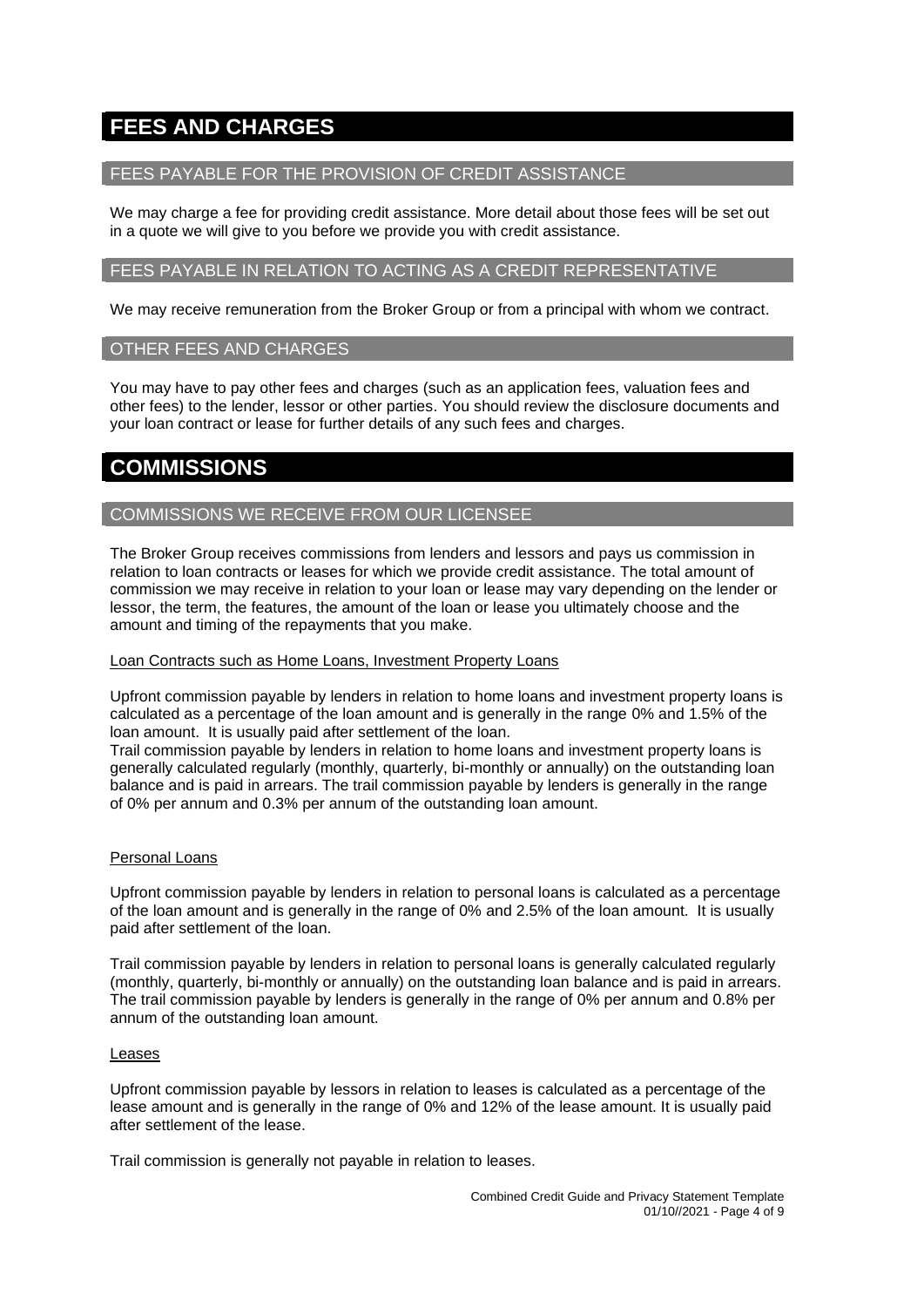Further details of the commission earned by us will be included in the credit proposal disclosure document we will provide to you at the same time as we provide you with credit assistance.

You can request information from us about the fees that we are likely to receive, how those fees are calculated, and our reasonable estimate of the fees or commissions that will be payable..

# VOLUME BONUS ARRANGEMENTS

We and our Broker Group do not receive any volume based benefit for residential home loan products. However, from time to time we or our Broker Group may receive a benefit, directly by way of cash bonus or additional commissions or indirectly by way of training, professional development days or sponsorship, if we or our Broker Group write a particular volume of loans offered by lenders for products such as commercial and lease products.

#### COMMISSIONS PAYABLE BY US

If a third party has introduced you to us or referred you to us, we may pay them a commission or a fee. More detail about those payments will be set out in the credit proposal disclosure, which forms part of the Statement of Credit Assistance document, which we will give to you before we provide you with credit assistance.

We obtain referrals from a range of sources, including real estate agents, accountants, financial planners or other people.

Further information about referral commissions, including our reasonable estimate of the amount of any commission payable and how it is calculated is available from us on request and will be included in the credit proposal disclosure, which forms part of the Statement of Credit Assistance, which we will supply to you when we provide you with our credit assistance.

# **DISPUTES OR COMPLAINTS**

# WHAT TO DO IF YOU HAVE A DISPUTE OR COMPLAINT?

We are committed to providing our customers with the best possible service. If at any time we have not met our obligations – or you have a complaint about any of our services – please inform us so we can work towards a resolution. We will endeavour to deal with your complaint promptly, thoroughly and fairly.

# HOW TO MAKE A COMPLAINT AND THE COMPLAINTS PROCESS?

If you have a complaint, we request you follow these steps:

- 1. In the first instance, please contact your credit assistance provider.
- 2. If your complaint has not been resolved to your satisfaction within 5 business days, please contact our Complaints Area as detailed below:

**Telephone:** 08 94334841 Monday to Friday 9am to 5pm (AWST) **Email:** jon@totalchoicehomeloans.com.au **Mail:** Total Choice Home Loans Unit 1/3 Norfolk Street Fremantle WA 6160

3. We may ask for additional information and request you to put your complaint in writing to ensure your issue is properly investigated.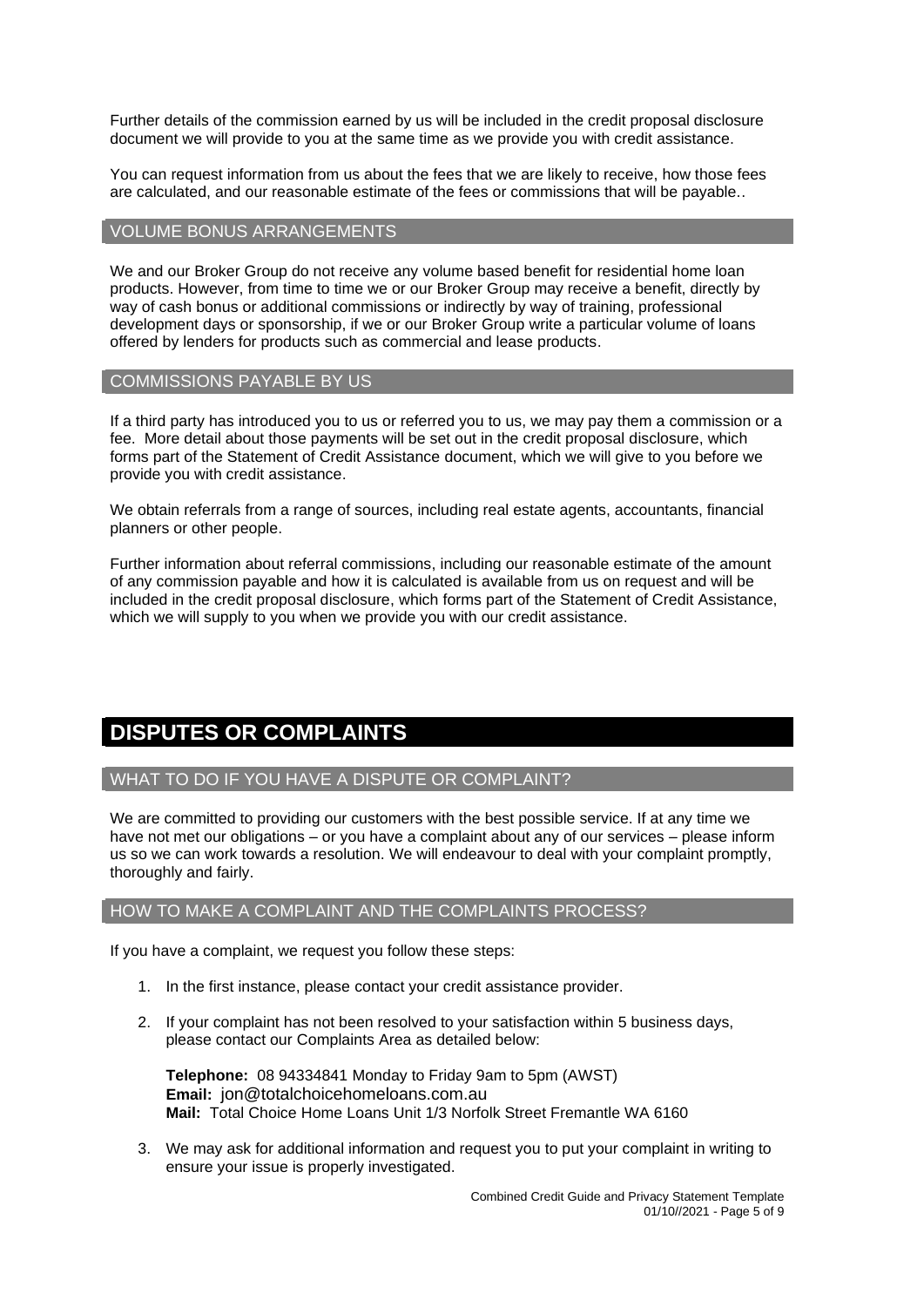4. In cases where your complaint will take longer than 30 days to resolve, we will notify you in writing.

**If you are having difficulties managing your debts, you can seek free assistance from the National Debt Helpline on 1800 007 007 or via the website [ndh.org.au.](http://ndh.org.au/)**

#### THIRD PARTY PRODUCTS OR SERVICES

If your complaint relates to a product or service acquired through a third party (for example, a lender) we may ask you to contact the relevant third party. They will deal with your complaint under their complaints resolution process.

If you are not satisfied with the resolution of your complaint by the third party under their complaints resolution process, you are entitled to have your dispute considered by their External Dispute Resolution Scheme. Please contact the third party for further details.

#### KEEPING YOU INFORMED

Our Complaints Area will acknowledge receipt of your complaint within one business day. If unable to resolve the complaint/dispute to your satisfaction within five business days, they will write to you advising the procedures we will follow in investigating and handling your complaint.

Within 30 calendar days from the date you lodged the complaint with us, we will write to you advising you the outcome of the investigation and the reason/s for our decision, or if required, we will inform you if more time is needed to complete the investigation.

# STILL NOT SATISFIED?

If you do not think we have resolved your complaint to your satisfaction, you may take the matter – free of charge – to the relevant External Disputes Resolution Scheme (provided it is within the scheme's terms of reference) as detailed below. You may also refer the matter to the relevant External Disputes Resolution Scheme at any time, but if our internal process is still in progress, they may request that our internal processes be complete before considering the matter further.

Our external dispute resolution service provider is the Australian Financial Complaints Authority (AFCA), which can be contacted via:

- Online: [www.afca.org.au](http://www.afca.org.au/)
- Email: [info@afca.org.au](mailto:info@afc.org.au)
- Phone: 1800 931 678
- Mail: GPO Box 3 Melbourne VIC 3001

# **OTHER DISCLOSURES**

# BROKER BENEFITS DISCLOSURES

In line with industry reforms, I am required to keep a register of benefits received from any lenders or aggregators to the value of \$100 or more which is kept current (over a rolling 12 month period and housed for 3 years). In the interest of transparency and good customer outcomes, an applicant may request a copy of this register to ensure there are no lender conflicts.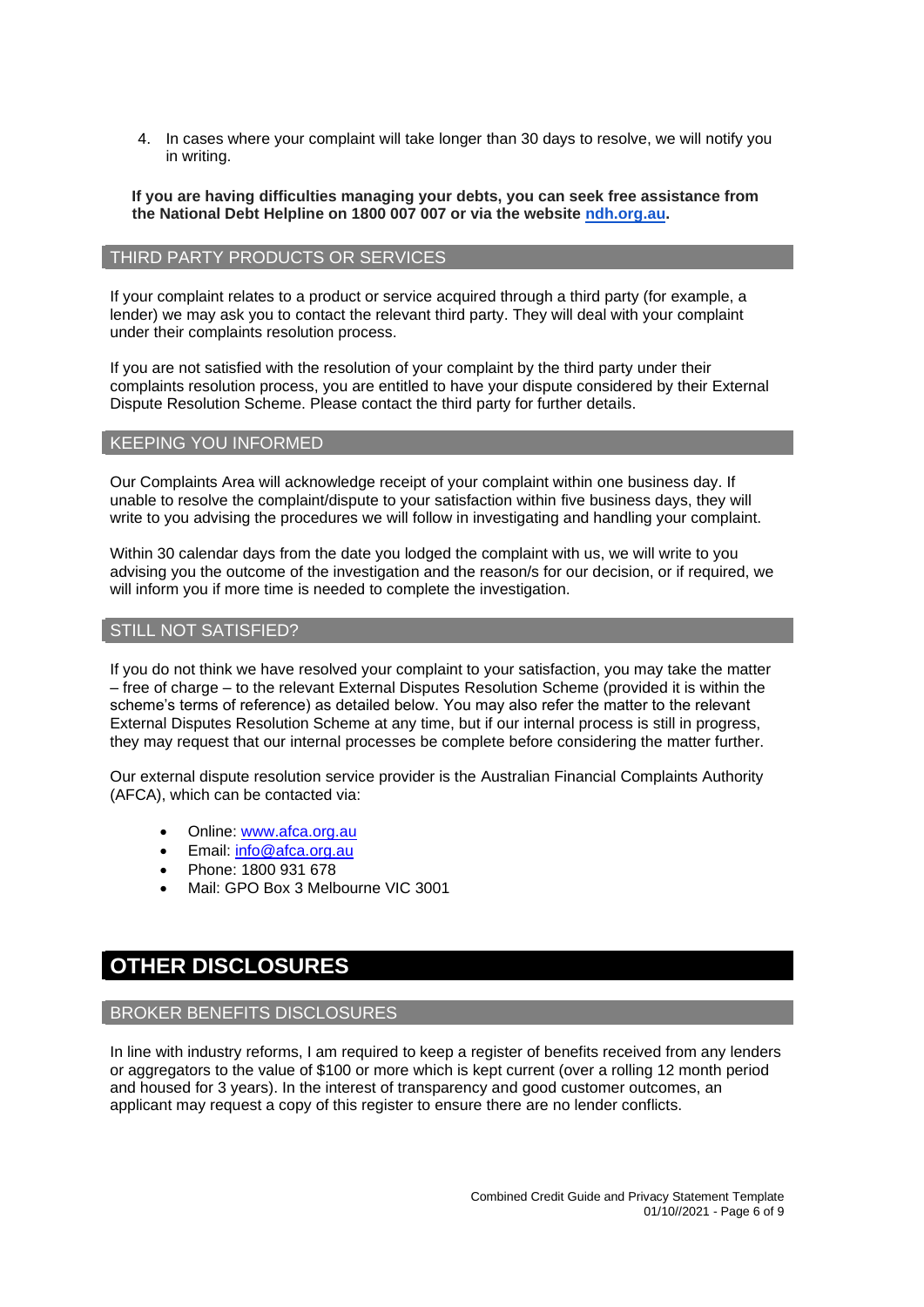# TIERED SERVICING DISCLOSURES

We have access to service programs available from some residential home loan providers. We access these services based on a number of measures. These programs promote preferential services to a customer and do not entitle us to additional payments or commissions or to preferential customer discounts.

# Privacy Statement

We need to collect personal information about you to provide you with our broking & related services. This privacy statement tells you how we collect your information, what we use the information for and who we share the information with. If we collect information that can be used to identify you, we will take reasonable steps to notify you of that collection.

#### **How information is collected from you**

We will collect your information from you directly whenever we can, like from enquiries we make of you when you seek credit assistance from us. We may verify that information from sources referred to in the responses to those enquiries or in this privacy statement.

#### **How information is collected from other sources**

Sometimes we will collect information about you from other sources as the Privacy Act 1988 permits. We will do this only if it's reasonably necessary to do so, for example, where:

- we collect information from third parties about a loan or lease in relation to which you seek our services;
- we can't get hold of you and we rely on public information (for example, from public registers or social media) or made available by third parties to update your contact details; or
- we exchange information with your legal or financial advisers or other representatives.

#### **When the law authorises or requires collection of information**

Some law may require us to collect personal information about you. For example, we may require your information to verify your identity under Australian Anti-Money Laundering law.

# **How your information may be used**

We may use your information for purposes including:

- giving you credit assistance;
- giving you information about loan products or related services including help, guidance and advice;
- considering whether you are eligible for a loan or lease or any related service you requested including identifying or verifying you or your authority to act on behalf of a customer;
- assisting you to prepare an application for a lease or a loan:
- administering services we provide, for example, to answer requests or deal with complaints;
- administering payments we receive, or any payments we make, relating to your loan or lease;
- telling you about other products or services we make available and that may be of interest to you, unless you tell us not to;
- identifying opportunities to improve our service to you and improving our service to you;
- telling you about other suppliers, with whom we have arrangements, that supply goods or services that may be of interest to you;
- allowing us to run our business efficiently and perform general administrative tasks;
- preventing or investigating any fraud or crime or any suspected fraud or crime;
- as required by law, regulation or codes binding us; and
- any purpose to which you have consented.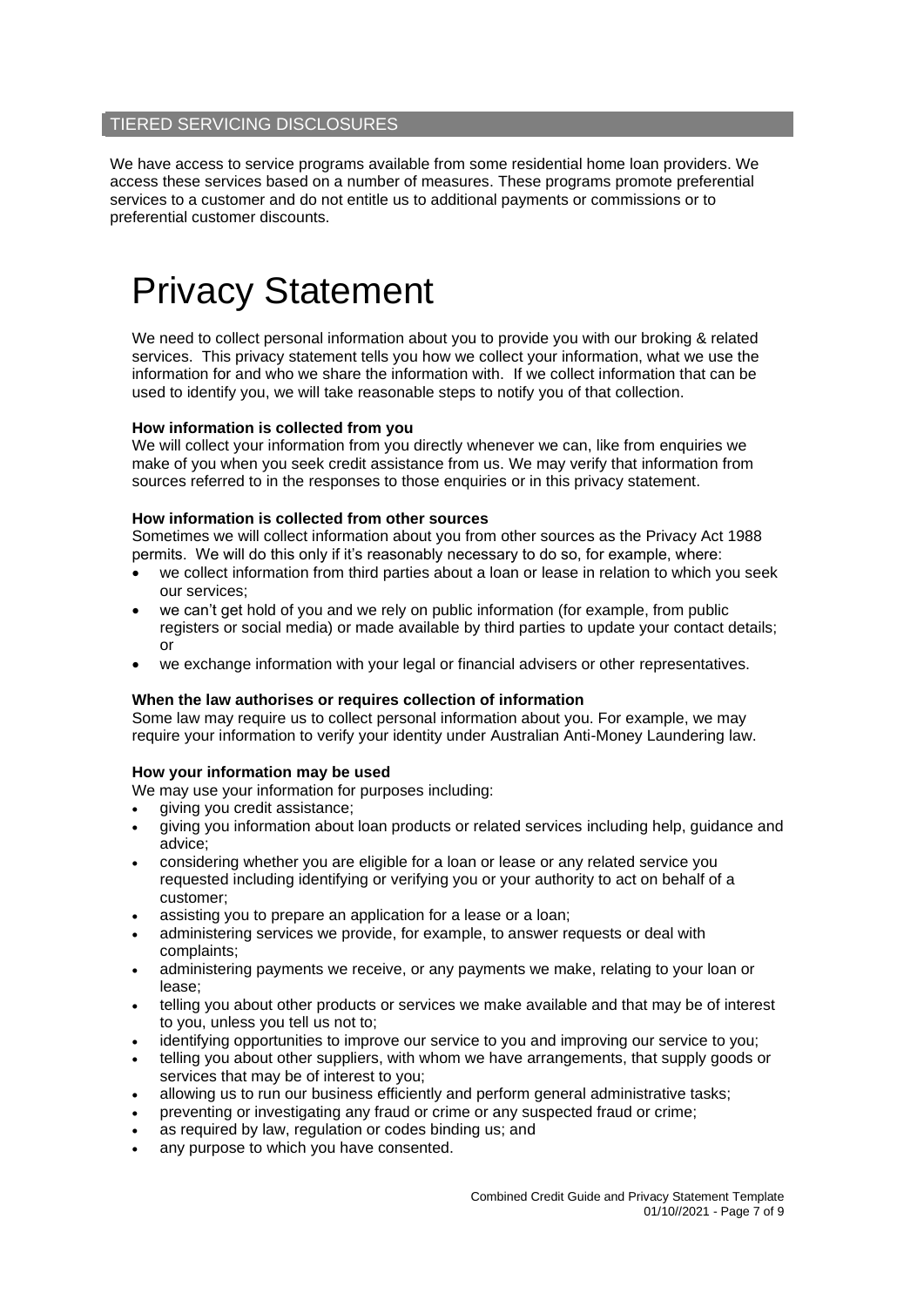You can let us know at any time if you no longer wish to receive direct marketing offers from us. We will process your request as soon as practicable.

#### **What happens if you don't provide information**

If you don't provide your information to us, it may not be possible to:

- assist in finding a loan or lease relevant to your circumstances;
- verify your identity or protect against fraud; or
- let you know about products or services that might be suitable for your financial needs.

# **Sharing Your Information**

#### General

We may use and share your information with other organisations for any purpose described above.

#### Sharing with your representatives and referees

We may share your information with:

- your representative or any person acting on your behalf (for example, lawyers, settlement agents, accountants financial planners, or real estate agents); and
- your referees, like your employer, to confirm details about you.

#### Sharing with third parties

We may share your information with third parties in relation to services we provide to you or goods or services in which we reasonably consider you may be interested. Those third parties may include:

- the Broker Group through whom we may submit loan or lease applications to lenders or lessors on the Broker Group's panel. You can view our Broker Group's privacy notice at [http://www.fastgroup.com.au/privacy.](http://www.fastgroup.com.au/privacy) It sets out how that Broker Group manages your personal information and where you can find its privacy policy;
- referrers that referred your business to us:
- financial services suppliers with whom we have arrangements;
- valuers;
- lenders, lessors, lender's mortgage insurers and other loan or lease intermediaries:
- organisations, like fraud reporting agencies, that may identify, investigate and/or prevent fraud, suspected fraud, crimes, suspected crimes, or other misconduct;
- government or regulatory bodies as required or authorised by law. In some instances, these bodies may share the information with relevant foreign authorities;
- guarantors and prospective guarantors of your loan or lease;
- service providers, agents, contractors and advisers that assist us to conduct our business for purposes including, without limitation, storing or analysing information;
- any organisation that wishes to take an interest in our business or assets; and
- any third party to which you consent to us sharing your information.

#### Sharing outside of Australia

We may use overseas organisations to help conduct our business. As a result, we may need to share some of your information (including credit information) with such organisations outside Australia. The countries in which those organisations are located are:

• India, New Zealand, Indonesia, Serbia

We may store your information in cloud or other types of networked or electronic storage. As electronic or networked storage can be accessed from various countries via an internet connection, it's not always practicable to know in which country your information may be held. If your information is stored in this way, disclosures may occur in countries other than those listed.

Overseas organisations may be required to disclose information we share with them under a foreign law. In those instances, we will not be responsible for that disclosure.